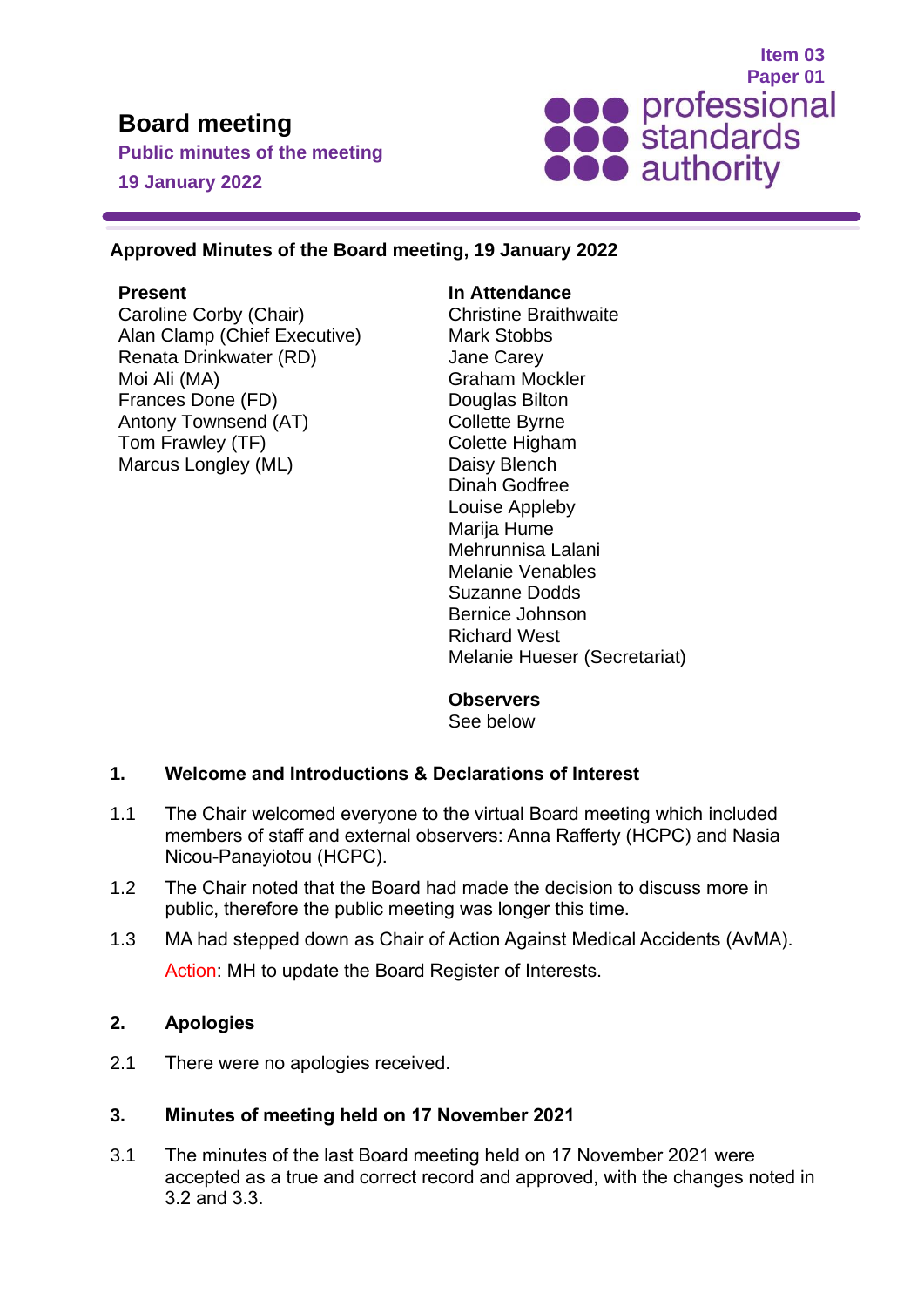- 3.2 In item 3.2, the word pre-emptive will be changed to proactive, so the sentence reads 'The Board member (MA) informed the Board she had spoken informally with the Scottish Ombudsman and asked the Authority to consider a joined up and proactive approach to complaints being made across the countries'.
- 3.3 Item 6.7 will be changed to 'Board member (MA) was concerned that as the Scottish member, she had not been notified that a meeting had taken place with the Scottish Public Services Ombudsman and asked to be informed in advance of future stakeholder meetings in Scotland.'

Action: MH to amend the November Board minutes.

# **4. Actions and Matters Arising from the meeting on 17 November 2021**

- 4.1 **17 November 2021, Item 6.9: Send a letter regarding the FtP backlog to the regulators –** The team felt that sending a letter to all regulators was not proportionate, as some of them had no backlogs. Instead, the team will meet with the regulators regularly and check on progress.
- 4.2 The Board **requested** an update report on the backlog status for all regulators. Action: MS to produce a backlog status report for the March Board meeting.

# **5. Chair's report**

- 5.1 The Chair presented the paper and asked for any questions from the Board.
- 5.2 The Deputy Chair (AT) confirmed that he had carried out the mid-year appraisal of the Chair.
- 5.3 The Chair confirmed that all of the potential new office spaces were in good locations and offered the facilities needed.
- 5.4 The Board asked the Chair to elaborate on the point regarding the National Audit Office's criticism of the oversight arrangements for arms-length bodies. The Chair confirmed that strategies were being developed to provide a more consistent approach to oversight.
- 5.5 The Board **noted** the report.

# **6. Executive report**

- 6.1 The Chief Executive introduced the paper, noting that the hybrid working pilot was suspended in line with government guidelines. An update on the guidelines was expected soon and the Board will be kept up to date.
- 6.2 The fees consultation was on track and going well. The Authority had suggested a small fee increase, but as the number of registrants across all regulators had increased by 3.5% the cost per registrant had slightly decreased. It was expected that the fee invoices could be issued around 1 March 2022.
- 6.3 Safeguarding: It had come to light that not all regulators undertake DBS checks for all their registrants. The issues were being evaluated and the updated risk register will come to the March Board meeting, together with an evaluation on what each regulator was doing. The pilot currently underway for Accredited Registers DBS checks will run until late spring, after which an update will be brought to the Board.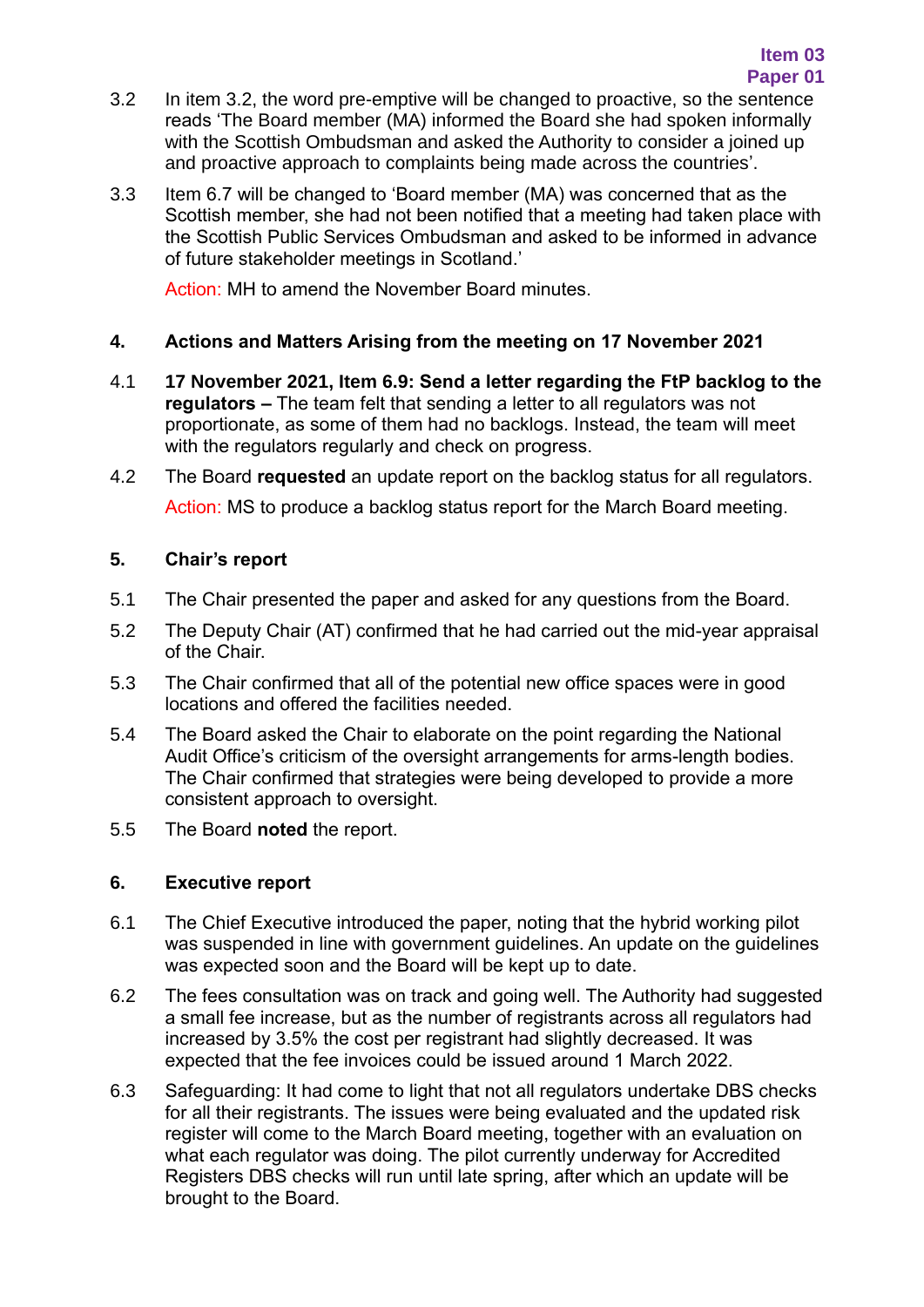Action: AC to add risk register to the March meeting agenda.

- 6.4 Since the report was drafted, the Authority had one more Section 29 case and decided to join in with a Section 40B case with the GMC.
- 6.5 The appointments seminar had been held the previous week, and had been well attended.
- 6.6 Almost all registrant numbers had been received from the Accredited Registers.
- 6.7 All staff had completed the online information governance training. The Board had been sent the link to the training and was reminded to complete it.
- 6.8 The Finance KPIs were missed off the table but JC confirmed that they were in good shape.

Action: JC to recirculate the Finance KPIs.

- 6.9 The Board requested that a different word should be used instead of patients charter when describing the work done to make patient voices heard, as the term had been used in the NHS in the past and had some negative connotations.
- 6.10 The Board queried the role of the Authority in capturing the patient voice throughout the entire regulation process. It was confirmed that this issue was currently being considered and informal stakeholder meetings had been held around the topic. A meeting with the Patients Association was scheduled for this month. The team felt that a discussion involving the Board would be useful.
- 6.11 The Board requested more information on what the focus was of the work around bias in regulation, as this was a very wide field. The team explained that this was an area that had come out of regulator feedback. There will be decisions made on what part to focus on within the State of Regulation project.
- 6.12 The Board requested that a Board workshop be organised around patient voice.

Action: CB to discuss Board workshop around patient voice with the team.

6.13 The Board queried whether there could be a large increase in FtP cases postpandemic and asked for reassurance that the team were in regular contact with the regulators to better spot early warning signs if that was the case. It was confirmed that it was too early for cases to have progressed through the system where Covid was a factor in misconduct. The team were expecting to start to see these in about six months.

# **7. Finance report**

- 7.1 JC corrected a slight error: In the reserves table (Table 6) the £32,000 should be in the restricted, not the unrestricted reserves.
- 7.2 The Board asked to acknowledge the work that goes into the recovery of Section 29 fees.
- 7.3 The Board queried whether there were grounds for concern regarding the training underspend. It was confirmed that one reason for this was that no faceto-face training had taken place for so long, and remote group events were a lot cheaper. There will be a lot of upcoming EDI training, some of which will fall within this financial year. There had been several recent requests for leadership and management development training, which will also come out of this budget.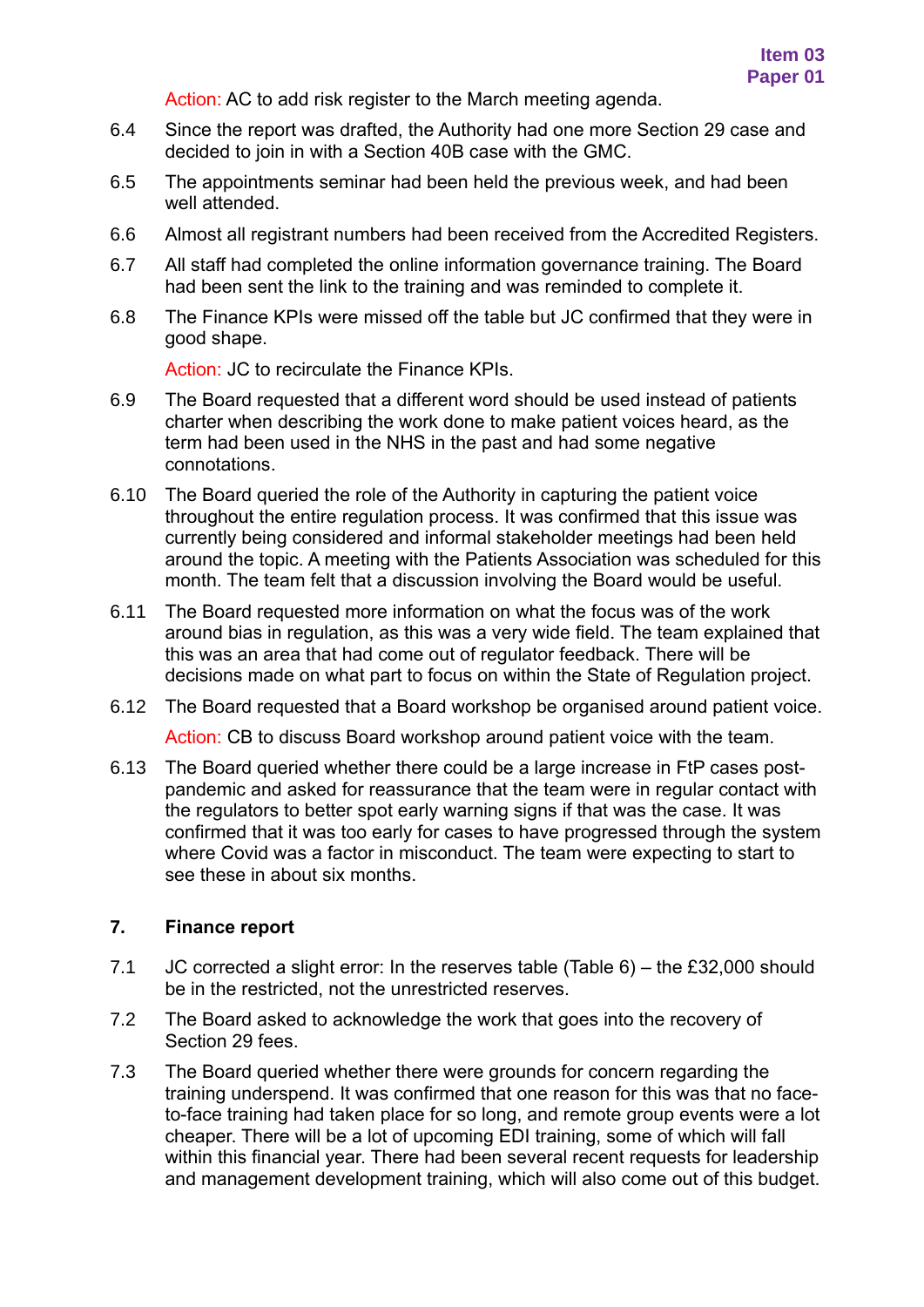7.4 The Board **noted** the finance report.

# **8. Committee reports – Nominations Committee**

- 8.1 The Chair introduced the paper.
- 8.2 The Board was asked to endorse the four Board pay rates outlined in the report, as well as the recruitment of the Associate Board member.
- 8.3 The Board **approved** these proposals.

#### **9. Board meeting in Scotland**

- 9.1 The Chief Executive introduced the paper, thanking Dinah Godfree and MA for drawing up a list of potential stakeholders to meet around the May Board meeting.
- 9.2 MA suggested the Clydebank Golden Jubilee Hospital Trust as a venue for the Board meeting.

Action: CB and MA to discuss venues for the meeting.

9.3 The Board **approved** the outlined plan.

#### **10. State of Regulation Report and Event**

- 10.1 The Chief Executive introduced the paper. Work was progressing well on the project which included a report to be published in May, a launch event in Parliament and a one-day conference. The steering group had met the previous day and an up-to-date summary had been shared with the Board by email after this.
- 10.2 The report will pick up the big issues and challenges of the moment that are expected to carry on over the next decade.
- 10.3 The Board agreed to send any more detailed thoughts to the team over the next week.
- 10.4 The Board agreed that the proposed direction of the report and event was right, and requested that one strong emphasis should be on what the Authority specifically will bring to the issues outlined.
- 10.5 It was confirmed that the print run for the report would be small, only enough to hand out at the event. A more interactive format will be considered for future iterations of the report, but that this was too ambitious for the proposed timetable until May.
- 10.6 The Board queried whether the rather complex issues that were being proposed for the report were not too ambitious for the time available. It was confirmed that the work and report writing would be split up amongst colleagues with background knowledge and scoped to be focused pieces of work. Using the new project management tools was also helping to run the project tightly.
- 10.7 The Board agreed that they will be available to contribute to the report as was deemed useful. A Board workshop will be organised. One milestone was mid-February for evidence gathering so this might be a good opportunity for a workshop.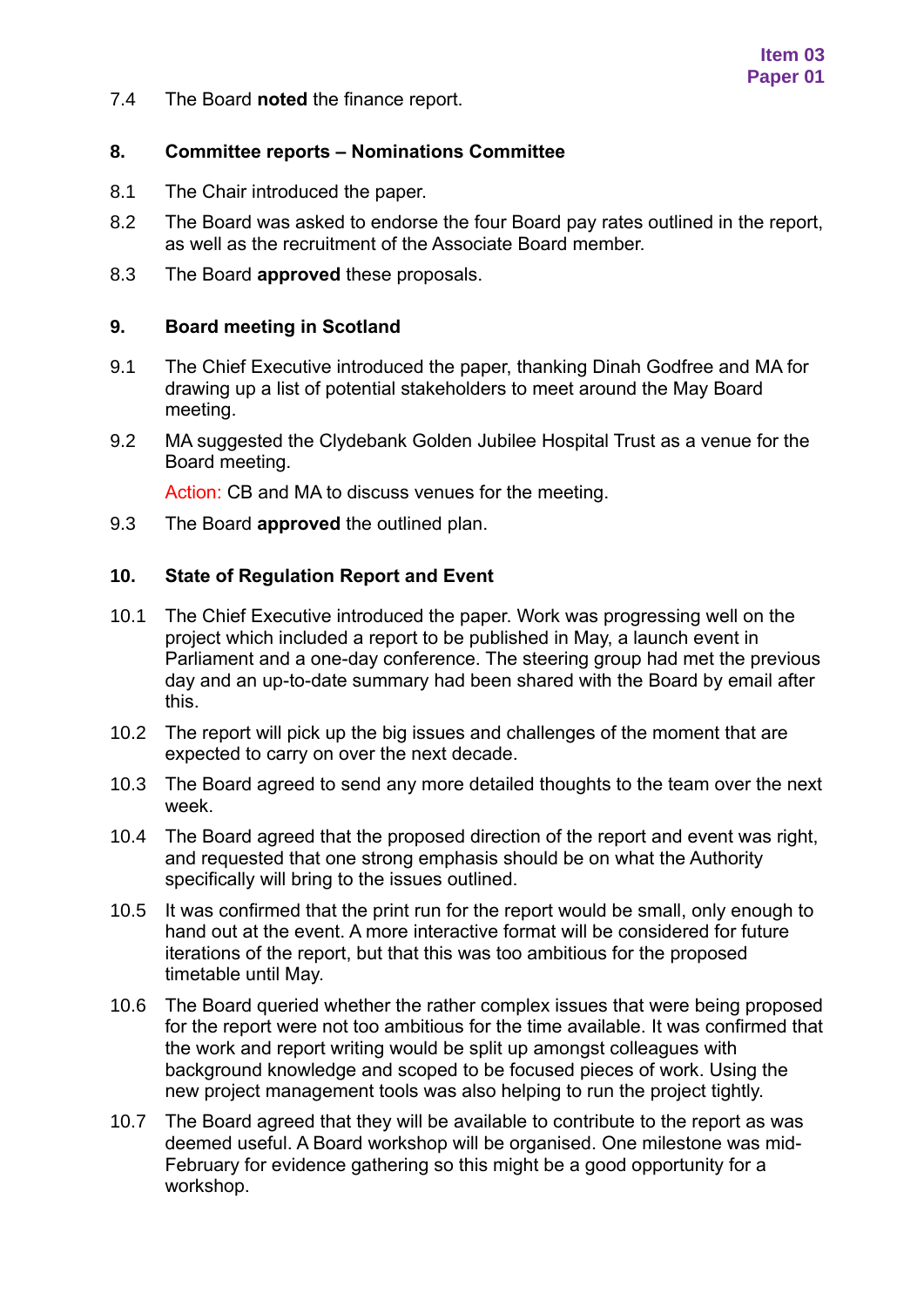Action: CB to initiate planning of a Board workshop for mid-February.

- 10.8 The Board emphasised that concentrating on the key messages was important. The team agreed that they were aiming to raise awareness and encourage debate and challenge on difficult issues that would inform future work but were aware that one report could not deliver the answers to all of the complex issues it was looking at.
- 10.9 The Board requested to get the dates for the reception and conference into the diaries as quickly as possible.

#### **11. Stakeholder engagement strategy update**

- 11.1 The Director of Standards and Policy introduced the paper. The focus on stakeholder engagement had improved considerably in recent times. The stakeholder survey will help to make it more effective. The plan was to run the survey annually from now on.
- 11.2 The Board agreed that the work was coming along well. The Board requested that the evaluation of the impact be share with the Board in due course.
- 11.3 The Board queried whether it was the Communications plan or the Stakeholder Engagement Strategy that needed to be approved by the Board.

Action: CB and JC to check whether the Board needs to approve the Communications Plan or the Stakeholder Engagement Strategy.

11.4 The Board **noted** the update.

# **12. Bridging the Gap Project Plan**

- 12.1 The Assistant Director of Standards and Policy introduced the paper. The project was largely being undertaken because of repeated findings that there was a failure to collaborate within the regulatory sector.
- 12.2 Preliminary discussions were underway with regulators and stakeholders on how data was being stored, accessed, and shared. Initial findings included practical and GDPR challenges in sharing data, completeness of data and resource challenges in analysing and compiling data.
- 12.3 The Board was interested to, in three to six months, have an update on the priority areas of the project. The Board was very supportive of this work.
- 12.4 The Board emphasised that the four nations aspect was crucial to consider.
- 12.5 The next update will be brought to the Board once all stakeholder discussions had been concluded, which was aimed to be at the end of the financial year.
- 12.6 The Board **noted** the plan.

# **13. EDI update**

- 13.1 The Director of Scrutiny and Quality introduced the item. The Directors Group was in the process of developing the EDI workplan across teams for the next year, identifying priorities and quick wins.
- 13.2 A more detailed action plan will be brought to the March meeting.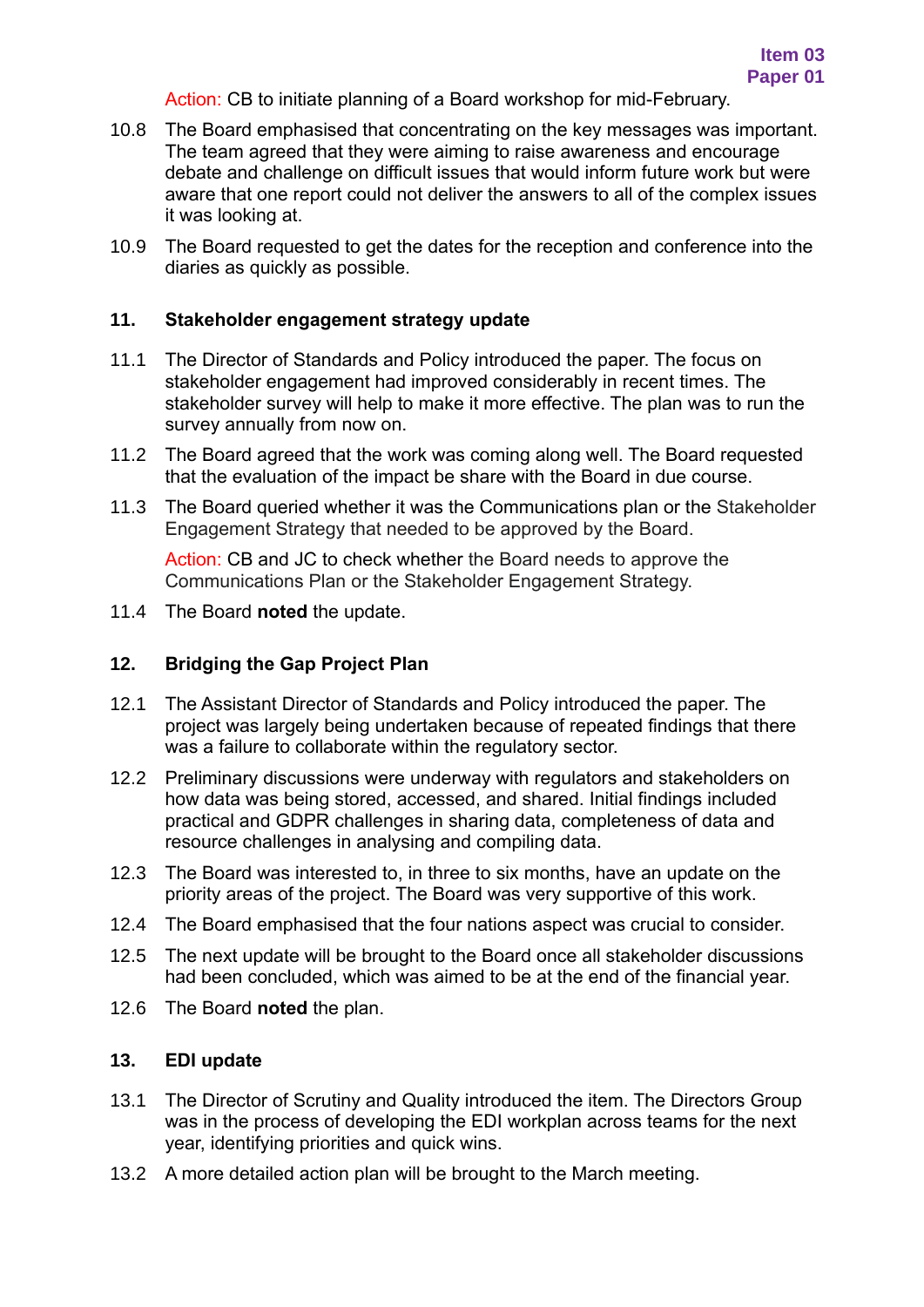Action: MS and Mehrunnisa to prepare detailed EDI action plan and vision for the March Board meeting.

- 13.3 The EDI adviser was in the process of concluding a large engagement exercise talking to staff and external stakeholders. Questions asked during the process centred around the vision and the Authority's values. An EDI communications plan will be crucial to the success of this work.
- 13.4 The Board expressed its support for the action plans and emphasised that Committee action plans were also needed, with a thought to which Committee would be leading on what area of work. It was agreed that these needed to be well coordinated so that work was not duplicated, and all efforts were geared towards the same goal.
- 13.5 The Board queried why no changes had been made in the area of recruitment and felt that this was an important area to focus on. The EDI adviser confirmed that work on this had started. This work will be apparent in, for example, the People Report which will come to the March Board meeting.

Action: JC and team to update the People Report with an EDI section.

# **14. Governance and Assurance Frameworks**

- 14.1 The Director of Corporate Services introduced the paper. There were no changes to the Assurance Framework, but a number of changes to the Governance Framework had not been reflected in the paper, so a request was made to defer the approval of the Governance Framework until these were circulated to the Board.
- 14.2 The Board requested that the Governance Framework be updated to reflect that remuneration was in the Finance Committee remit.
- 14.3 The Board requested that the Governance Framework refer to Annex D Schedule of financial delegation.
- 14.4 The Board **agreed** the changes in the timetable and agreed that the Governance Framework will come back to the March Board meeting.

Action: JC to share the updated version with FD before adding it to the March Board agenda.

#### **15. Board work programme**

- 15.1 The Chief Executive introduced the paper, updating the Board that this would now become a rolling document with forecasting for the upcoming 12 months.
- 15.2 The devolved administration Board members requested a steer on what format their annual report to the Board should take.

Action: CC and AC to discuss and propose guidelines.

15.3 The Board **noted** the work programme.

# **16. Any other business**

16.1 There was no other business discussed.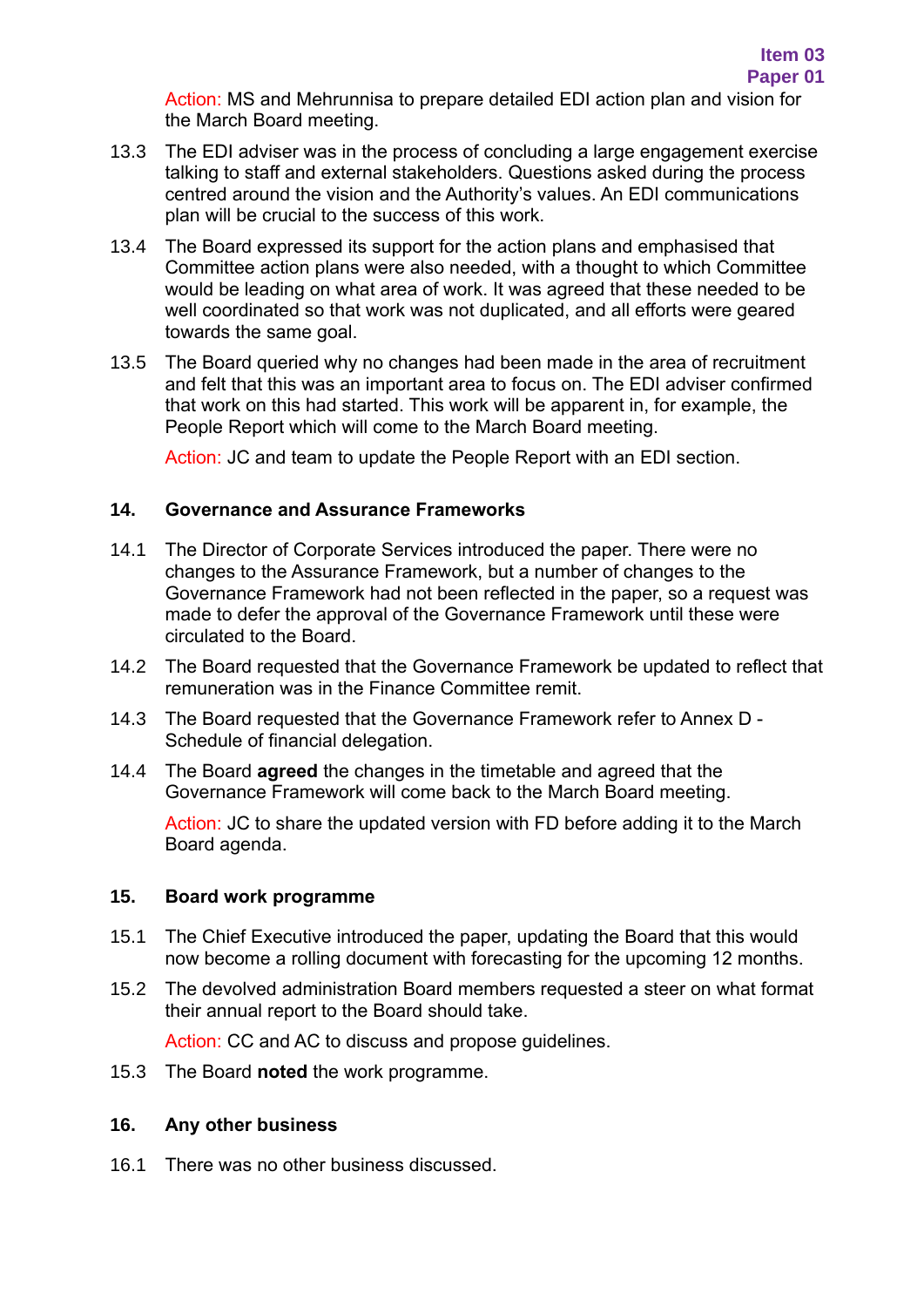#### **Item 03 Paper 01**

# **17. Questions from Members of the Public**

- 17.1 There were no questions from observers.
- 17.2 The Chair thanked the observers for their interest in the Authority.

# **18. Private session of the Board**

18.1 The Board went into the private session of the meeting.

**Signed by Chair** Curchil Curchy<br> **Signed by Chair**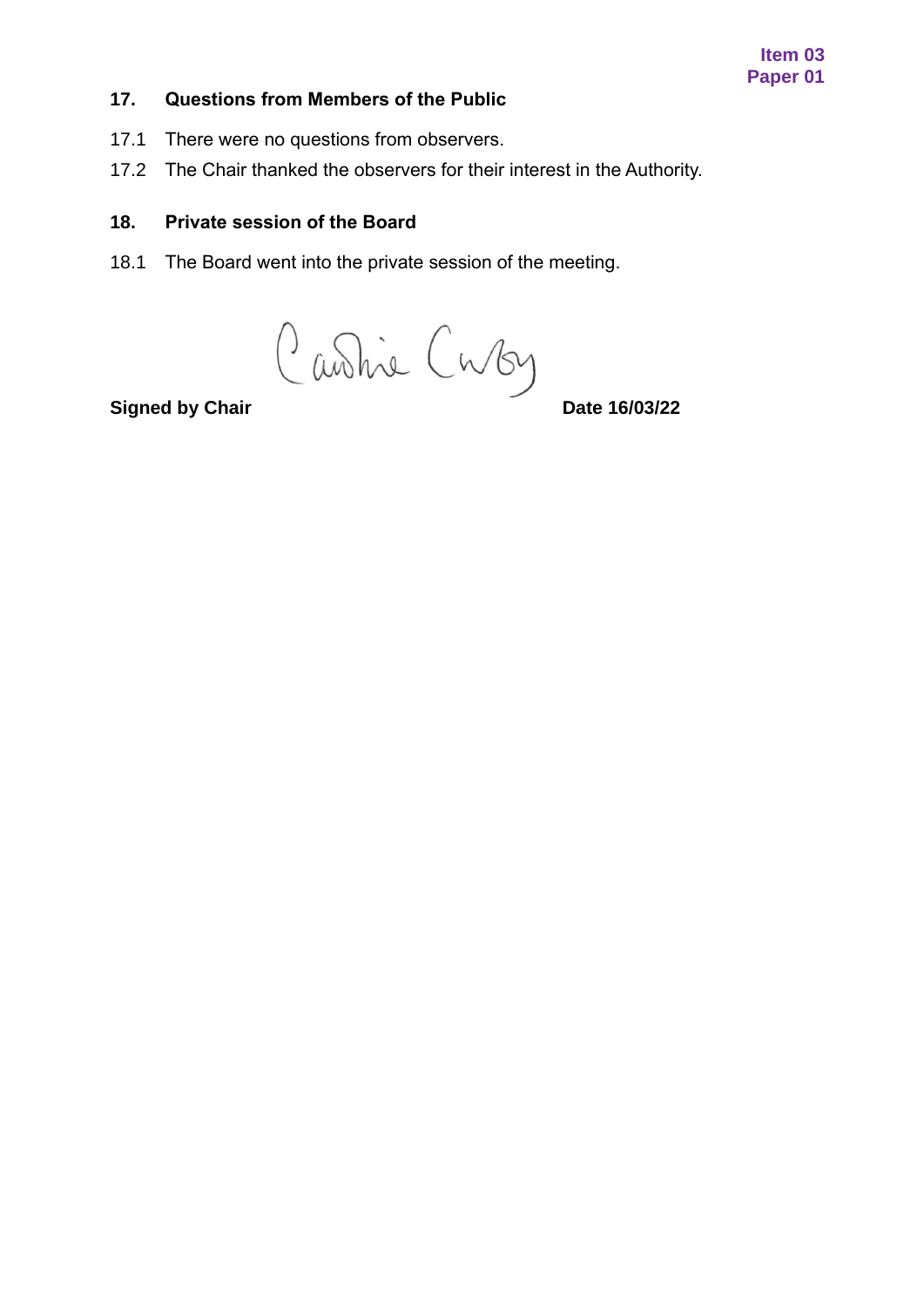# **Board meeting**

**Public minutes of the meeting 19 January 2022**



# **Action Log**

# In Progress Overdue Delayed Complete

| <b>Mtg. Date</b> | <b>Item</b><br>No. | <b>Action point</b>                                                                                            | <b>Owner</b> | <b>Date</b><br>required | <b>Action</b><br><b>progress</b> | <b>Status</b> |
|------------------|--------------------|----------------------------------------------------------------------------------------------------------------|--------------|-------------------------|----------------------------------|---------------|
| 19 January 2022  | 1.3                | Update the Board Register of Interests.                                                                        | MH           |                         | Complete                         |               |
| 19 January 2022  | 3.3                | Amend the November Board minutes.                                                                              | MH           |                         | Complete                         |               |
| 19 January 2022  | 4.2                | Produce a backlog status report for the March<br>Board meeting.                                                | <b>MS</b>    | 16 March                | Complete                         |               |
| 19 January 2022  | 6.3                | Add risk register to the March meeting agenda.                                                                 | <b>AC</b>    | 16 March                | Complete                         |               |
| 19 January 2022  | 6.8                | Recirculate the Finance KPIs.                                                                                  | <b>JC</b>    |                         | Complete                         |               |
| 19 January 2022  | 6.12               | Policy team to discuss Board workshop around<br>patient voice with the team.                                   | CB           |                         |                                  |               |
| 19 January 2022  | 10.7               | SoR project team to initiate planning of an SoR<br>Board workshop for mid-February.                            | CB           | Mid-<br>February        | Complete                         |               |
| 19 January 2022  | 11.4               | Check whether the Board needs to approve the<br>Communications Plan or the Stakeholder<br>Engagement Strategy. | CB/JC        |                         | Complete                         |               |